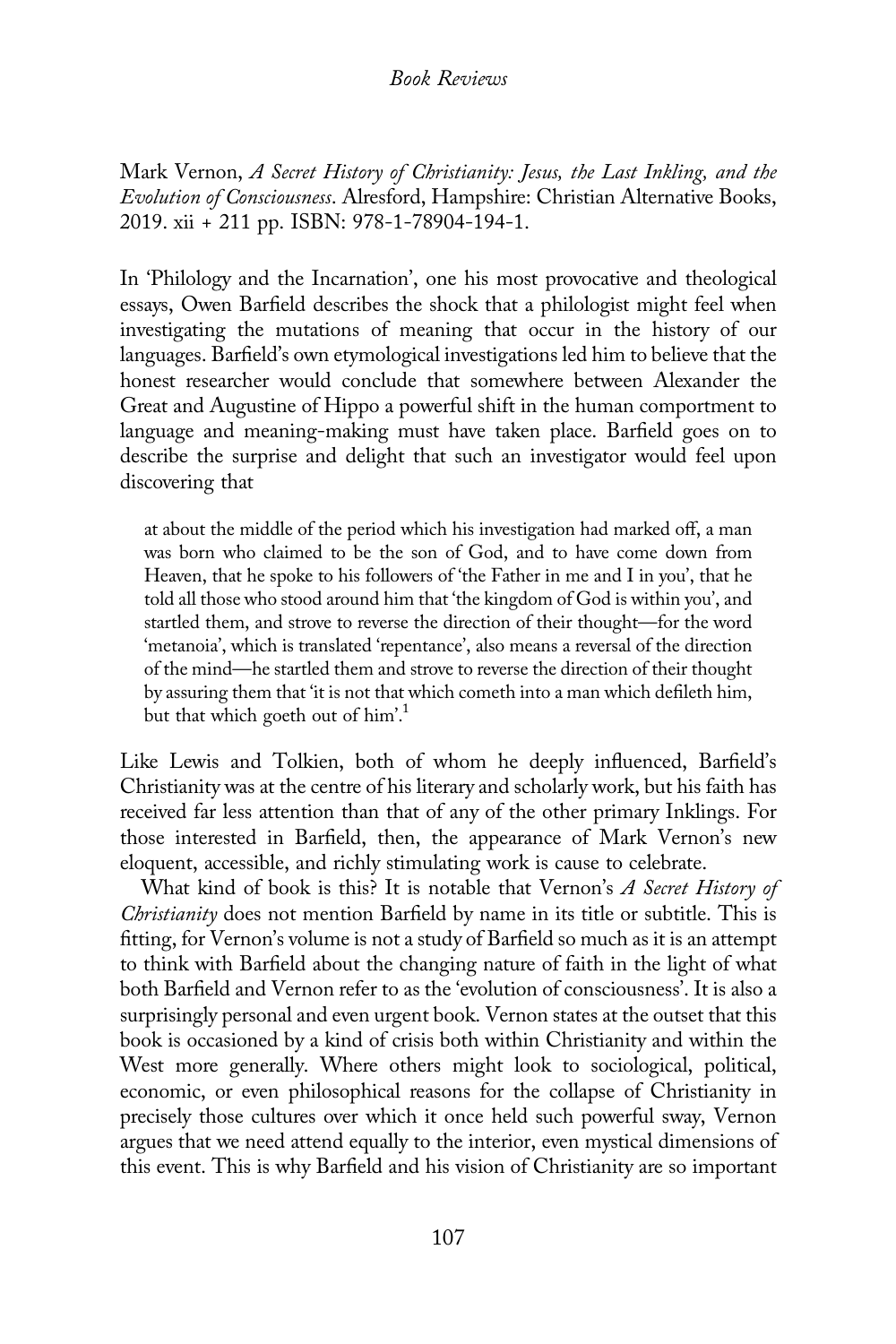## Journal of Inklings Studies

for Vernon's project: Barfield provides Vernon a way to think a living Christianity without collapsing it into either a dogmatic confessionalism and an extrinsic guarantee of salvation, on the one hand, or a liberal project for the amelioration of morals and the achievement of justice, on the other. This mystical, interior element is the secret aspect of the history that, with Barfield's help, Vernon recounts: a history of the transforming consciousness of human beings in their relationships to the world, one another, and God, a history whose centre point is found in the life of the one who was known as Son of Man and Son of God.

Readers of Barfield's Saving the Appearances: A Study in Idolatry will recognise much of that seminal work in Vernon's own book and in the above description. Indeed, one might be tempted to think of Vernon's Secret History as a commentary or even a continuation of Saving the Appearances. Vernon himself describes the project this way:

The aim of my secret history is to show how, through imaginatively engaging with him, as well as testing his ideas against the findings of recent scholarship, [Barfield] offers an invaluable diagnosis of the malaise of or our times… . I believe his insights can help make sense of Christianity not only to those who faithfully, if somewhat uncertainly, still go to church, but also potentially to the many who increasingly recoil from it. (5–6)

This dual aim of imaginative engagement and rigorous testing in the face of contemporary scholarship characterises every chapter of Vernon's work, and, for those interested in Barfield, it is deeply rewarding. Throughout his varied corpus, Barfield had sketched an account of the Western evolution of consciousness that moved from original participation—an experience of being in which one is immersed and porous to a kind of sea of meaning proceeding from the world itself, a world that bestows enchantment but for that very reason also to some extent bondage—through a developing sense of personal interiority that eventually leads to a more pronounced conception of the self, including the dignity and freedom of human selfhood. The paradox of all of this is that the emancipatory achievement of a sense of human individuality and worth coincides with a scouring of the world of its own interiority and importance. The historical achievement of human dignity involves a kind of robbery in which the meaning of the world is exclusively concentrated in the privileged interiority of human selves. So we proceed from original participation through a middle period that Vernon calls 'reciprocal participation' to the alienation and putative, if not actual, disenchantments of modernity and our own epoch. But for both Barfield and Vernon, this is not a declension narrative, for the disenchantment we supposedly experience at present is only an epochal phenomenon, an episode along the way towards a renewal of participation that will reconcile our newfound sense of humane selfhood with the interiorities of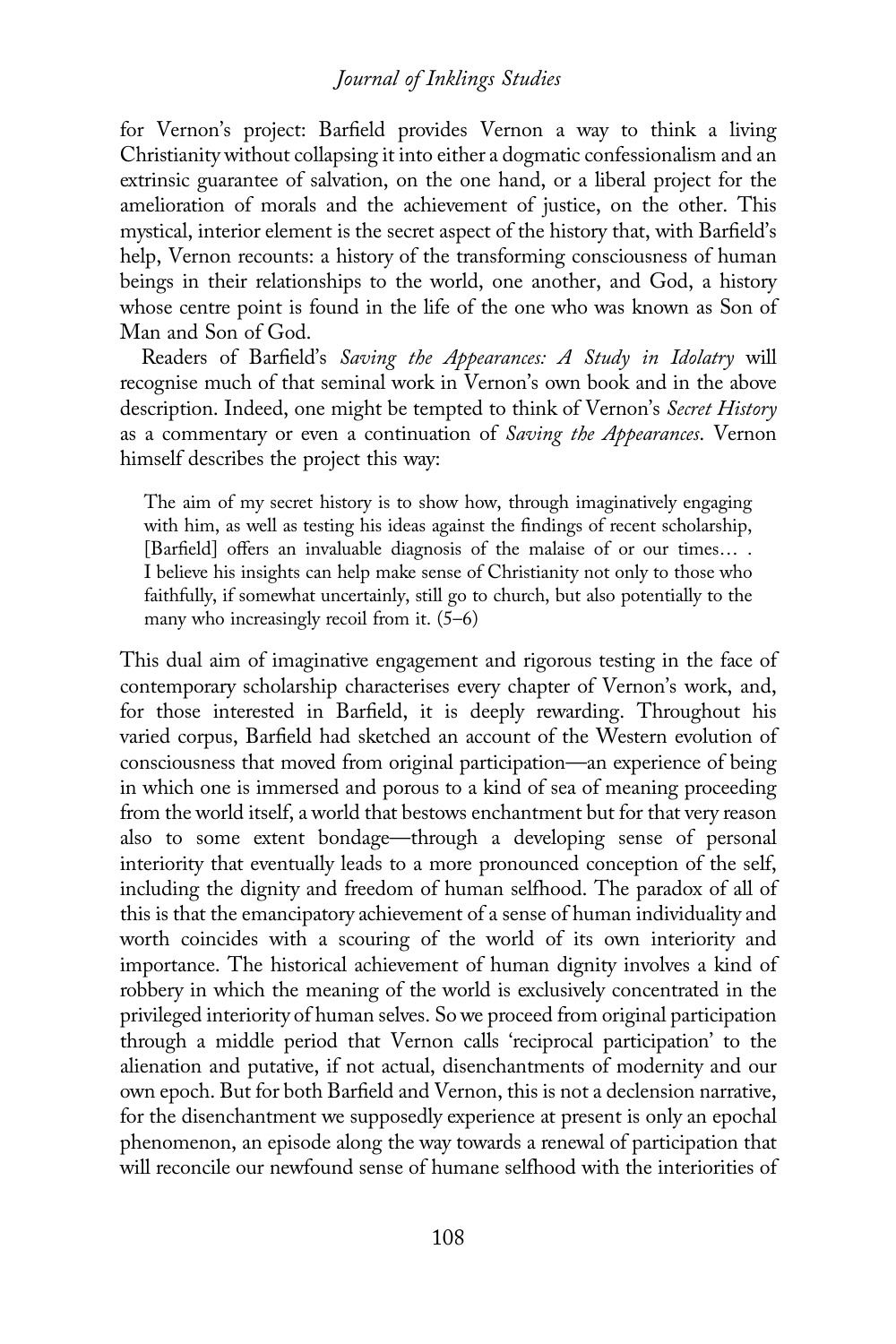the world itself: this is what Barfield calls final participation, but Christians might speak of more traditionally as new creation or the redemption of all things (cf. Romans 8).

Following Barfield, Vernon recounts this same general story but does so with some markedly different emphases while also bringing Barfield's mid-twentieth-century scholarship into twenty-first-century conversations. The most notable difference lies in Vernon's treatment of the Greco-Roman lineage. Trained in ancient philosophy (as well as theology and physics), Vernon's easy familiarity with the primary sources here is evident and provides a far richer treatment of this period than Barfield ever did. Vernon's readings of Socrates and Plato through to antique Stoicism are deeply rewarding and worth the price of the book alone. Not only of interest to Barfieldians, Vernon provides a richly participatory account of these originary philosophical traditions as spiritual paths in their own right. However, where much of the contemporary retrieval of philosophy as a spiritual practice takes a muscular Stoic shape, Vernon's Barfieldian reading moves in a more Christian and grace-infused direction, thus providing a crucial corrective to one of the central ongoing debates in the history of philosophy today.

Vernon also updates Barfield's scriptural scholarship and convincingly shows how Barfield's theses have not only survived but have grown more salient and convincing throughout the decades. To my eyes, this is one area where Vernon could have, in fact, gone further, for he tends to draw largely upon authors associated with the so-called third quest for the historical Jesus, the heyday of which was in the 1990s. Vernon calls, for instance, upon John Meier, John Dominic Crossan, and others who flourished in the previous century, but his Barfieldian Christology might have been even more profoundly supported by what Crispin Fletcher-Louis has called the 'emerging consensus' of recent scholarship around the defence of an early high Christology à la Richard Bauckham, Larry Hurtado, and others. That said, Vernon's treatment of prehistory, early Hebrew and Greek sources, and the medieval period are profound and add depth to Barfield's own exploration of these periods. Vernon's account and naming of 'reciprocal participation' throughout the Middle Ages, for example, is richly illuminating and builds upon what Barfield only suggested.

The final chapters of Vernon's book deal with the elision of participation during the Reformation, the scientific revolution, and the reaction to these historical events. In comparison with the chapters on pre-modernity, these chapters feel rather rushed, as does Vernon's Romantic defence of a kind of mystical, imaginative renewal in the final chapter. Following Barfield, Vernon looks forward to a form of participation that would not abolish the individuality so delicately forged through the crucible of alienation. Vernon looks not for a return to a mystical past but for a properly mystical modernity or